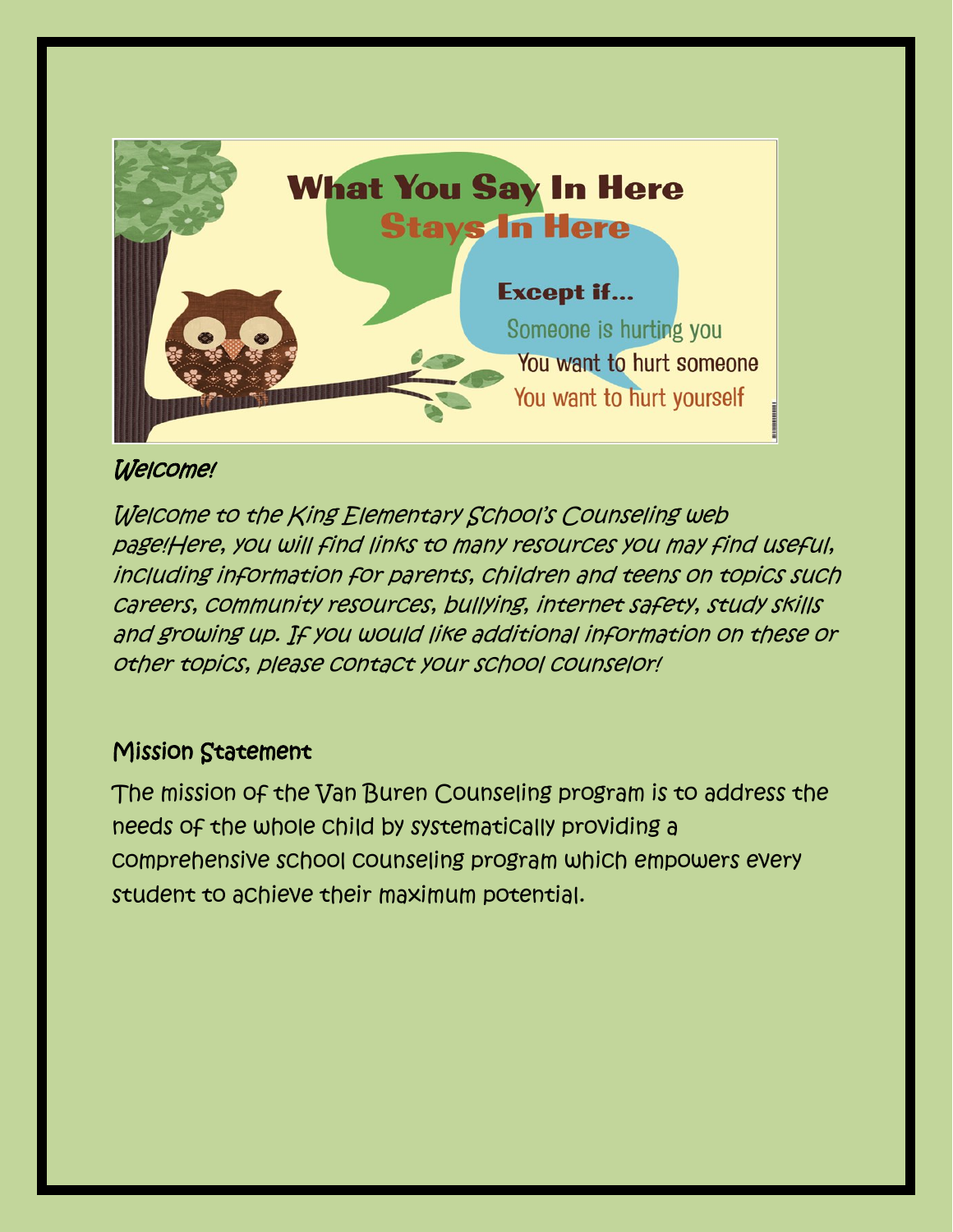

# About the Counselor - Contact Me

Hello, my name is Cheryl Peters, I have a Master's Degree in Counseling and Leadership from Arkansas Tech University, I also studied Early Childhood Development and graduated with an Early Childhood Degree graduated from The University of Arkansas-Fort Smith. After teaching in the classroom for seven years I went on to complete my M.S. in Counseling and Leadership. I have worked with children and youth ages 5 through 19, individually, in groups, in classrooms, and in educational and agency settings. I strive to design and/or implement developmentally appropriate, culturally sensitive, responsive programs and interventions at King Elementary. If you have any questions, comments, suggestions or concerns, please feel free to contact her [here](about:blank) or at 479-474-2661.

# THE SCHOOL COUNSELING PROGRAM



This year King Elementary Students will focus on A Mindset for Learning. Students will be learning about the power of words and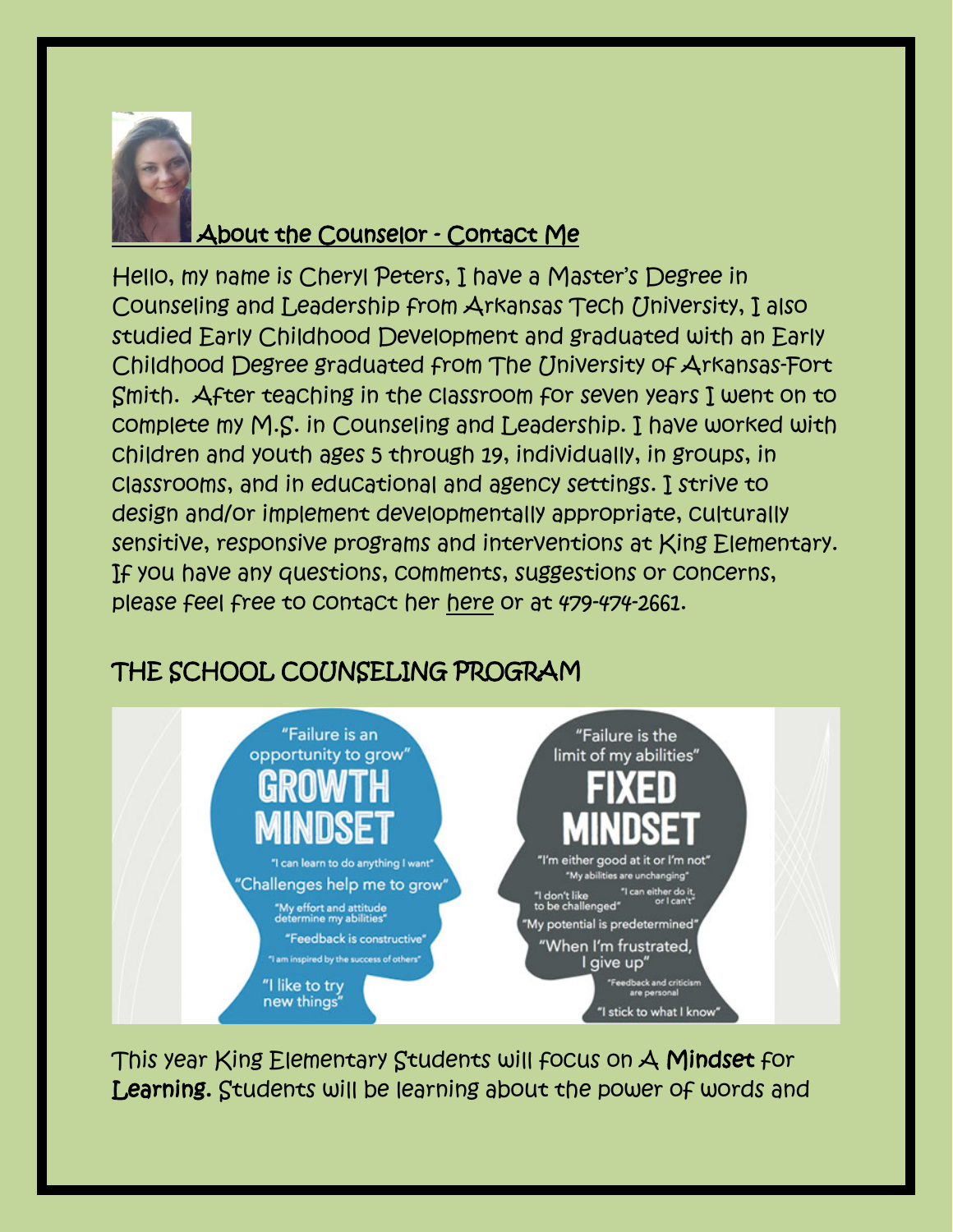implementing the following stances throughout the year: optimism, persistence, flexibility, resilience, and empathy. Students who showcase the characteristics of the word of the month will be recognized during Rise N' Shine on Fridays and their picture will be added to the ever growing King School Castle of Mindful Learners shown below.



Services are delivered by a trained, certified, and professional who works with all students, parents, teachers, staff and community, in order to help each student achieve academic and social success. These services involve one of the following "3 C's" .

# The 3 C's of Counseling

1. Consultation and Collaboration – The School Counselor consults and collaborates with teachers and school staff, specialists, and outside resources in order to support students. The counselor regularly meets and talks with parents. If you have any concerns about your child, please feel free to contact the School Counselor. The counselor can refer families to outside resources.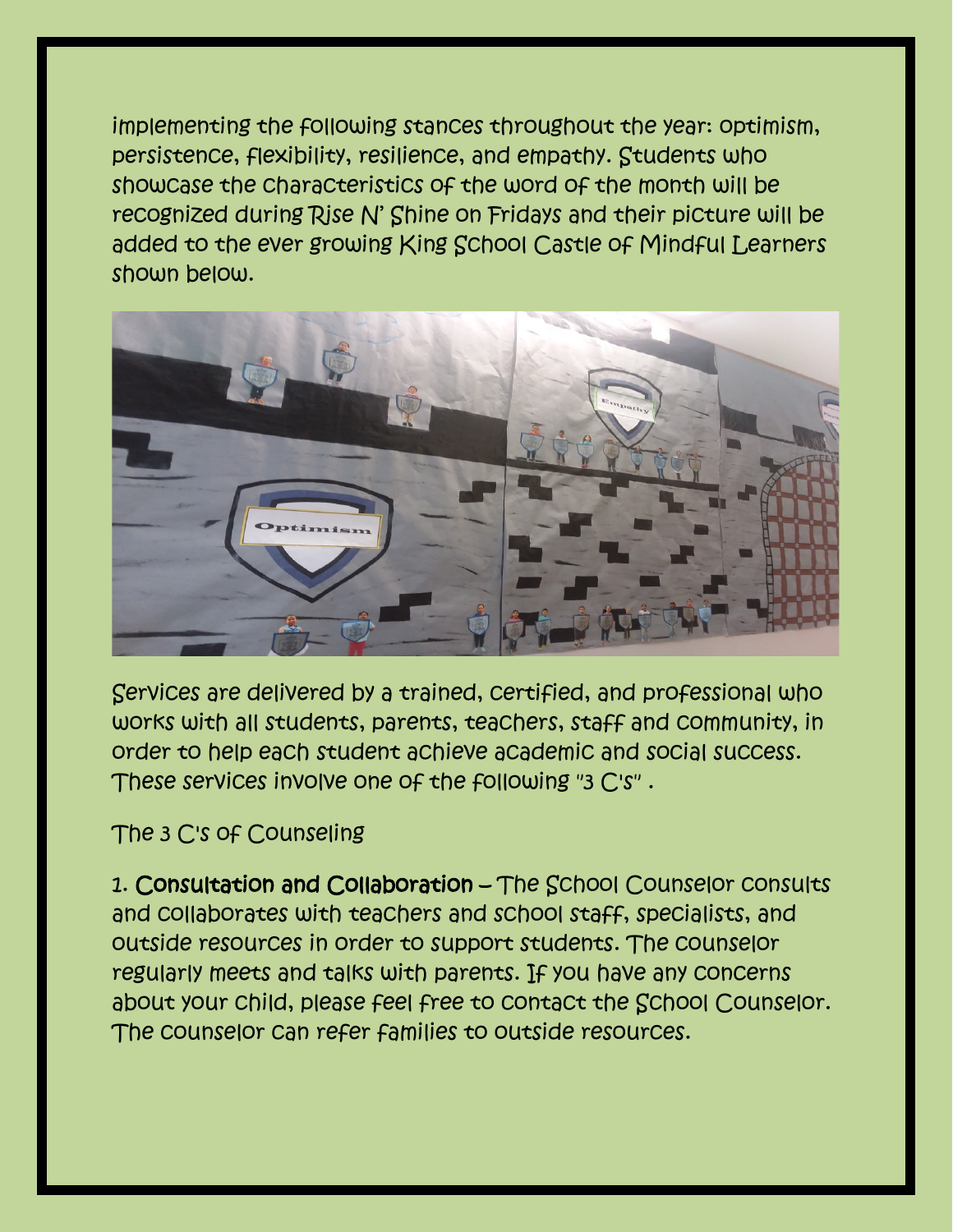2. Coordination – The School Counselor works with teachers, staff, and parents to assess student need in order to create and implement the most effective service program. The program is evaluated for success throughout the school year.

3. Counseling – The Counselor provides counseling services to students in the following ways:

- Individual Counseling , is a process where students discuss issues in a safe, positive, and confidential setting, for a limited time. Longer-term therapy, not available at school, may require a referral to an outside agency or individual therapist. Topics are based on the needs of the students and may include: feelings, changing families, peer pressure, friends, stress, academics, social skills, bullying, getting along with others, problem-solving, and decision-making.
- Small Group Counseling, is a process where students, by sharing similar issues and concerns, work together to achieve their goals in a small group environment consisting of about 3-8 peers. The group sessions usually last about 30 minutes and are held for approximately 6-8 weeks. Topics are based on the needs of the students and may include divorce or changing families, grief and loss, friendship and social skills, study skills, conflict resolution, anger management, self-esteem, and stressmanagement.
- Classroom Guidance is a process that includes teaching developmental skills using age-appropriate, classroom-based lessons. Topics may include self-esteem, conflict resolution, study skills, anger management, career awareness, tattling/reporting, friendship/social skills, responsibility, respect, teasing/bullying/cyber-bullying, feelings, cooperation, goal setting/decision-making, and peer pressure.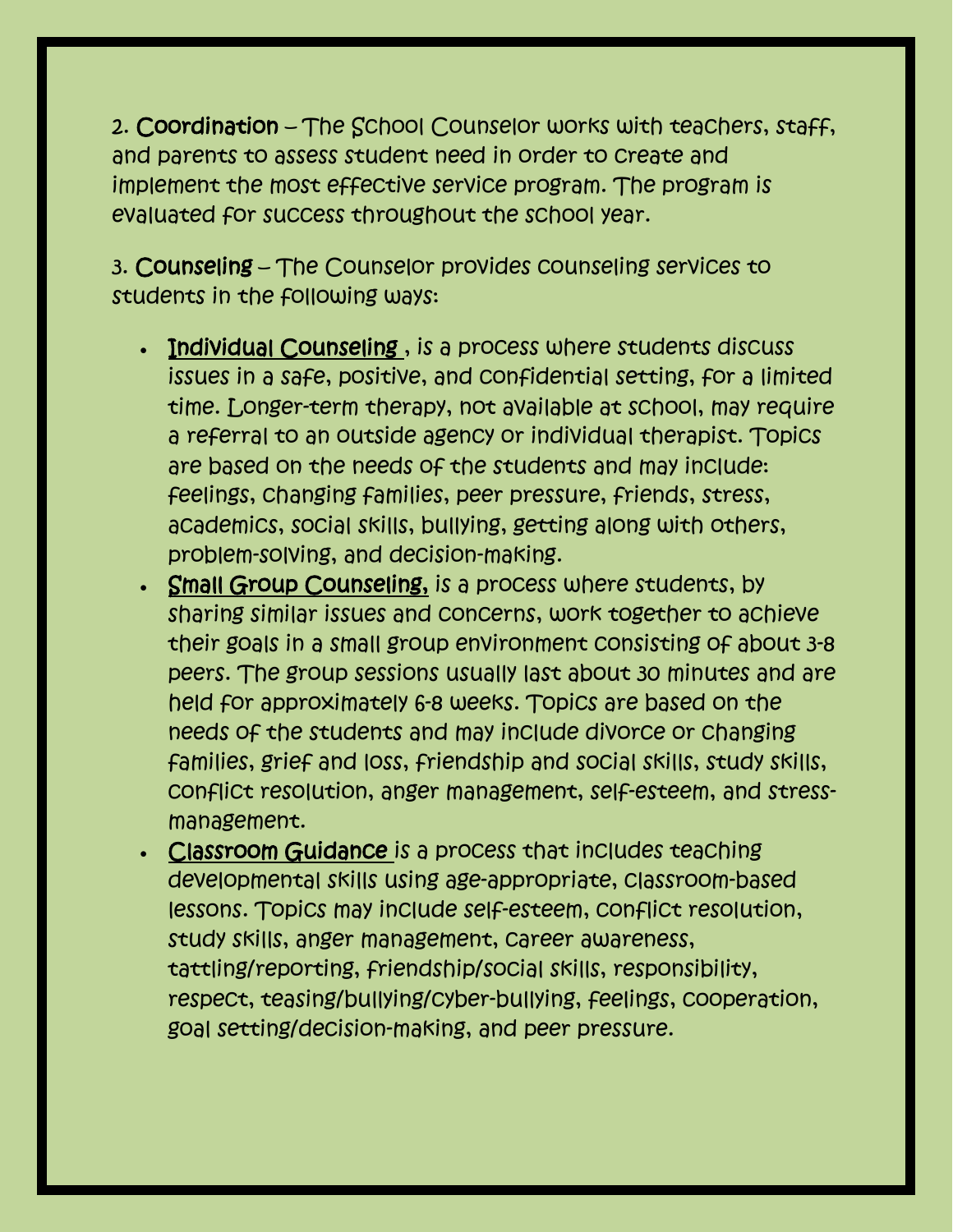Strategies and techniques used to deliver these counseling services to students include reading books and stories, puppets, drawing activities, dialogue, role play, art activities, games, music, and more as appropriate.

Parents, teachers, school staff, and students (anyone concerned with the welfare of children) may refer a student to the school counselor.

#### Resources

#### Internet Links Family Resources

Bullying/Cyber-Bullying http:/[/www.bullying.org/](http://www.bullying.org/) <http://www.pbskids.org/itsmylife/friends/> [http://www.stopcyberbullying.org](http://www.stopcyberbullying.org/) <http://stopbullyingnow.hrsa.gov/kids/>

## Child Development

[http://www.childdevelopmentinfo.com/](http://www.connectwithkids.com/) Character Development <http://www.connectwithkids.com/> **Diversity** http://www.tolerance.org http://www.teachingtolerance.org Healthy Kids [http://www.keepkidshealthy.com](http://www.keepkidshealthy.com/) <http://www.aap.org/> <http://www.upsidedownorganization.org/> Homework Help/Study Skills <http://www.how-to-study.com/>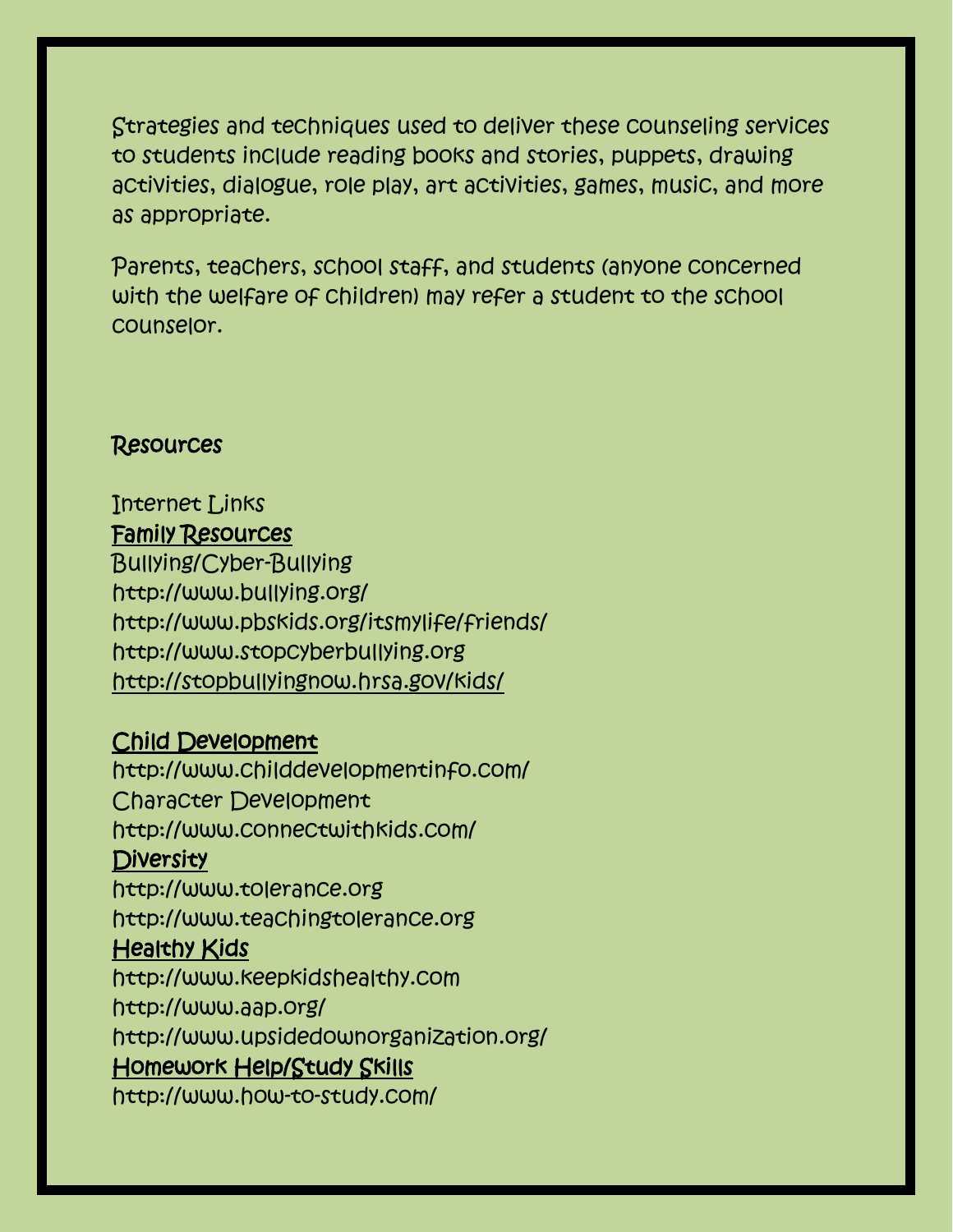#### [http://kids.carr.org](http://kids.carr.org/)

#### Internet Safety

<http://www.commonsensemedia.org/internet-safety/> [http://getgamesmart.com](http://getgamesmart.com/) [www.wiredsafety.org/](http://www.wiredsafety.org/) Military Families <http://www.behavioralhealth.army.mil/families/>

#### Children's Resources

<http://pbskids.org/itsmylife/> <http://kidshealth.org/kid/> <http://www.netsmartz.org/index.aspx> <http://www.how-to-study.com/> <http://webwisekids.org/> [http://kids.carr.org](http://kids.carr.org/) (for homework help) <http://stopbullyingnow.hrsa.gov/kids/>

# College and Career

[Know How 2 Go:](http://www.knowhow2go.org/middle.php) Information for students about what to do now to prepare for college.

[Planning for Parents:](http://www.greatschools.org/college-prep/planning/594-middle-school-parents-college-prep-guide.gs?page=all) How to help your elementary or middle schooler prepare for college.

[Who Do You Want 2 Be?](http://whodouwant2b.com/student/pathways) Fourth and Fifth grade students can take a quiz, watch videos, or play a game while learning about community college and career options.

## **Bullying**

[Pacer Kids:](http://www.pacerkidsagainstbullying.org/) A child-friendly site with games, videos and information to help them prevent and intervene in bullying situations. [Stop Bullying:](http://www.stopbullying.gov/kids/) A site for older children with facts about bullying, what they can do about it, and games and videos with antibullying messages.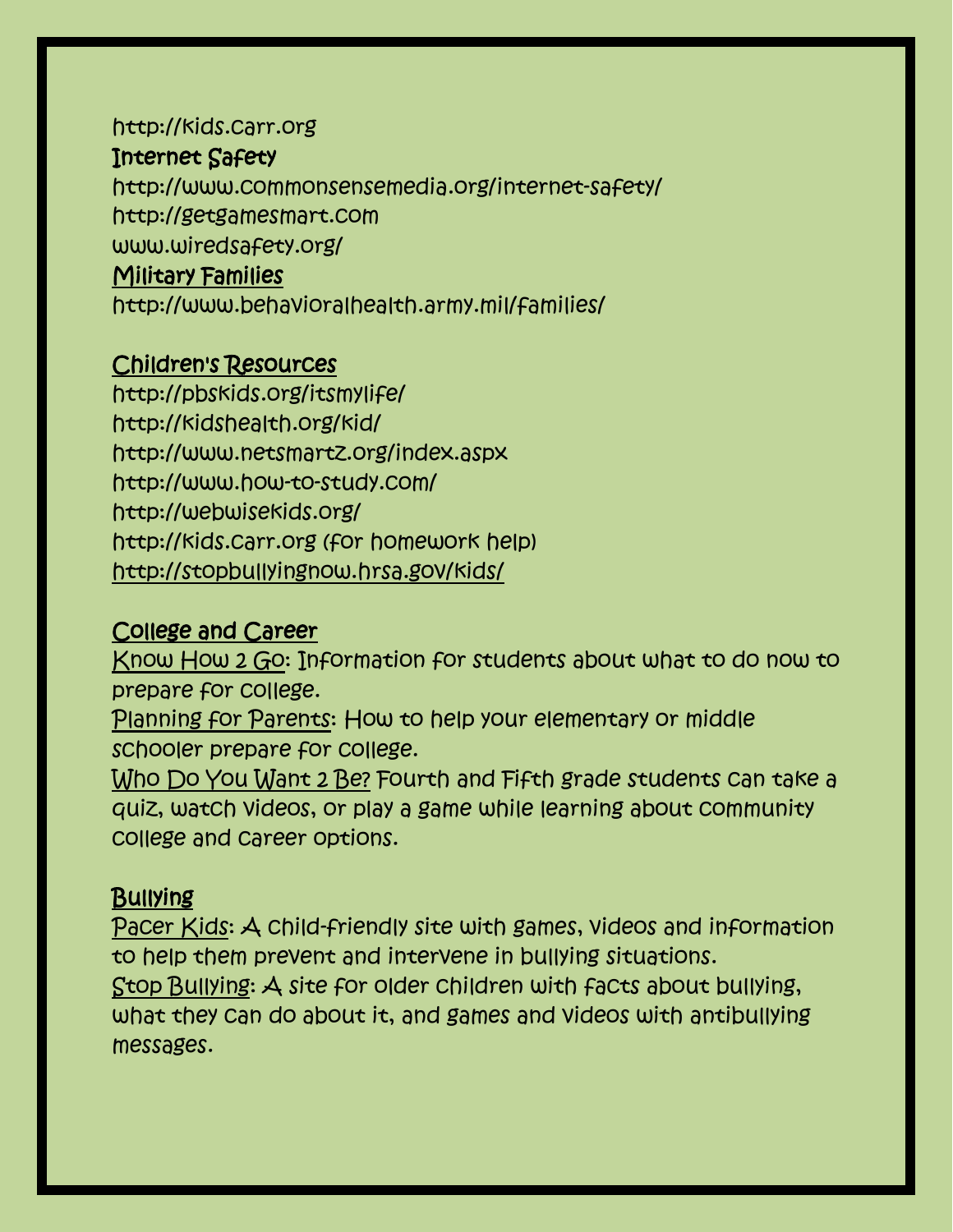## Internet Safety

[NetCetera:](http://www.schoolcounselor.org/rc_files/889/NetCetera.pdf) A thorough document on how to talk to your child, tween or teen about the online world.

[Net Smartz:](http://www.netsmartzkids.org/) A website with games and videos to help children learn how to be safe on the web.

[Net Smartz Parents:](http://www.netsmartz.org/Parents) Information for parents regarding blogs, social media, cell phone use, cyberbullying and more.

[Kid Safe Seal:](http://www.kidsafeseal.com/certifiedproducts.html) Look here for a list of kid-safe websites and apps. [Kids Click:](http://www.kidsclick.org/) A kid-friendly, searchable web directory for homework help or general web use.

## **Academics**

[Fun Brain:](http://www.funbrain.com/parents/index.html) Fun and educational (math and reading!) online games for children.

[Study Skills:](http://kidshealth.org/kid/centers/homework.html#cat20597) Study tips, organization, test taking and more information for kids.

[Plagiarism:](http://kidshealth.org/kid/feeling/school/plagiarism.html#cat20067) An online article that explains plagiarism to children. [For Parents:](http://kidshealth.org/parent/positive/resources/homework_help.html#cat170) Tips for helping your student with homework and organization.

## Health and More

[Growing](http://kidshealth.org/kid/grow/#cat20597) up: Information for kids on puberty, growing up, and their health.

[For Parents:](http://kidshealth.org/parent/growth/growing/adolescence.html) A guide to surviving your child's journey into adolescence.

[Kids' Health:](http://kidshealth.org/parent/kh_misc/about.html#cat20574) A general website for information for parents, children, and teens about health, development, behavior, and life skills. Some specific topics are highlighted on this page, but there is much more to explore!

[AACAP's Facts for Families:](http://www.aacap.org/cs/root/facts_for_families/facts_for_families) Concise, up-to-date handouts on a variety of issues that affect children, youth and families, from peer